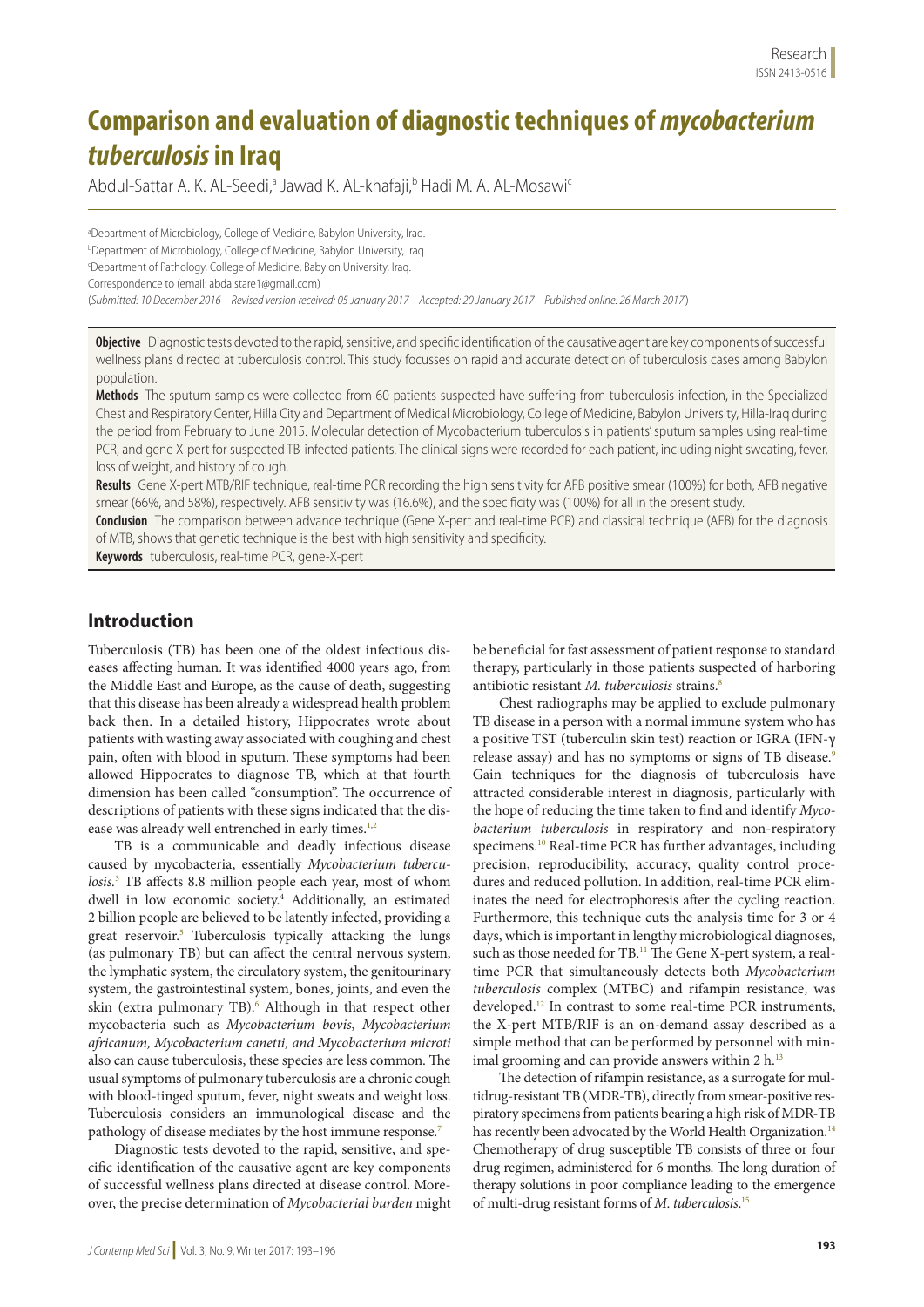# **Materials and Methods**

#### *Study Population*

A total of 60 patients suspected with tuberculosis infection, in the Specialized Chest and Respiratory Center, Hilla City during the period from February to June 2015. The clinical signs were recorded for each patient, including the night sweating, fever, loss of weight, and history of dry cough. Checklist sheets were drawn out for each patient including age, gender, radiological finding, and incidence area. Sputum samples were collected from TB according to the stated procedure.

## *AFB Smear*

The slides were flooded with carbol fuchsin dye. The slides are heated slowly until it is steaming with direct flame for at least 5 minutes. The smear was decolorized with a decolorizing agent and left until the color of the solution is gone. Then it was washed with tap water. Methylene blue was applied to slides by which the dye covered the entire slides surface and left for maximum 60 seconds than washing with water. Microscopically examination: The positive acid fast bacilli smear appears as pink or red rods in a blue background.16 The number of AFB was calculated by country number of cell in smear according to standard method.<sup>17</sup>

# **Real Time PCR Assay**

## *Extraction of DNA*

The required number of 1.5 ml disposable polypropylene micro centrifuge tubes was developed, including single tube for Negative Control of Extraction (Negative Control, c-). Ten microliter of the MTB IC (Internal Control) and 300 μl of Lysis Solution was added to each pipe. One hundred microliter of samples was added to the appropriate tubes using pipette tips with aerosol barriers. The control was prepared as follows: Add 100 μl of Negative Control C- to the labeled Cneg. Vortex the tubes and incubated for 5 min at 65˚C. Centrifuged for 10 s. Four hundred microliter of Prec solution was added and mixed by vortex. Centrifuged all tubes at 13,000 rpm for 5 min and using a micropipette with a plugged aerosol barrier tip, carefully removed and discarded supernatant from each tube without disturbing the pellet. Changed tips between the tubes. Five hundred microliter of Wash Solution was added into each tube. Vortex vigorously rinsed to ensure pellet washing. Centrifuged all tubes at 13,000 rpm for 60 s using a micropipette with a plugged aerosol barrier tip. Carefully removed and discarded supernatant from each tube without disturbing the pellet. Changed tips between the tube. Two hundred microliter of Wash Solution 4 was added to each tube. Vortex vigorously rinsed to ensure the pellet washing. Centrifuge all tubes at 13,000 rpm/min for 60 s and using a micropipette with a plugged aerosol barrier tip. Carefully removed and discarded supernatant from each tube without disturbing the pellet. The tubes were incubated with open caps at 65˚ C for 5 min. Resuspended the pellet in 50 μl of RE- buffer (the elution volume can be increased upwards to 90 μl). Incubate for 5 min at 65˚C and vortex periodically. The tubes were centrifuged at 13000 g for 60 s. The supernatant contains RNA/DNA ready for amplification. If amplification is not performed on the same day of extraction, the processed samples can be stored at 4˚C for a maximum period of 5 days or frozen at –20˚C for a long time.

## *Amplification Mix Preparation*

In the new sterile tube each sample was prepared  $10^*$  (n+1)  $\mu$ l of PCR-mix-1, 5\* (n+1) μl of PCR Buffer Flu, 0,5\* (N+1) μl Taq DNA Polymerase and 0,5\* (N+1) μl of UDG Enzyme. Vortex rinsed gently and centrifuged briefly. Fifteen microliter of Reaction Mix was added to each tube. Ten microliter of extracting DNA was added to appropriate tube. Two controls were prepared for each panel: 10 μl of DNA-buffer was added to the tube labeled Amplification Negative Control. 10 μl of C-MTB&IC was added to the tube labeled Amplification Positive Control. The tubes were ready to insert in to the thermalcycler. Data analysis: The fluorescent single intensity was detected in two channels: *Mycobacterium tuberculosis* was detected on the FAM (Green) channel, IC DNA on the JOE (Yellow) / HEX/Cy3 channel.

# **Gene X-Pert MTB/RIF Assay**

## *Preparing the Sputum Samples*

Each X-pert MTB/RIF cartridge was labelled with the sample ID. In a leak-proof sputum collection container, a. The lid of the sputum collection container was carefully opened. b. Approximately 2 times the volume of the SR was poured to the sputum (2:1 dilution, SR:sputum). c. The lid was replaced and secured. d. Shaked vigorously 10 to 20 times by vortex for at least 10 s.

The sample was incubated for 10 minutes at room temperature, and then shaken the specimen vigorously 10 to 20 times or vortex for at least 10 seconds. The sample was incubated at room temperature for an additional 5 minutes.

#### *The Test Procedure*

The computer was turned on, farther Turn on the Gene X-pert instrument. Open the Software shortcut icon of the Gene X-pert in the Windows® desktop by double-click on it. User name and password have been used to log on the Gene-X-pert Dx System software. Click Create, Test, in the Gene X-pert Dx System window. The Scan Sample ID dialog box appeared. In the Sample ID box, scan or type the sample ID. Make sure you type the correct sample ID (sample ID is associated with the test results and is shown in the View Results window and all the reports). The Scan Cartridge Barcode dialog box appears. The barcode on the X-pert MTB/ RIF cartridge has been scanned. The Create Test window appears. Using the barcode information, the software automatically fills the boxes for the following fields: Select Assay, Reagent Lot ID, Cartridge SN, and Expiration Date. Click Start Test. Enter your password if requested. The instrument module door with the blinking green light has been opened, and loaded the cartridge. The door was closed. The test starts and the green light stop-blinking.

When the test is finished, the light turns off. Wait until the system releases the door lock at the end of the run, then open the module door and remove the cartridge. Reading the Results: The Gene X-pert Instrument system generates the results from measured fluorescent signals and embedded calculation algorithms. The results can be seen in the View Results window.

# **Results**

Among 60 samples, only 10 samples which give a positive AFB, 50 samples give a negative AFB result, 39 samples positive,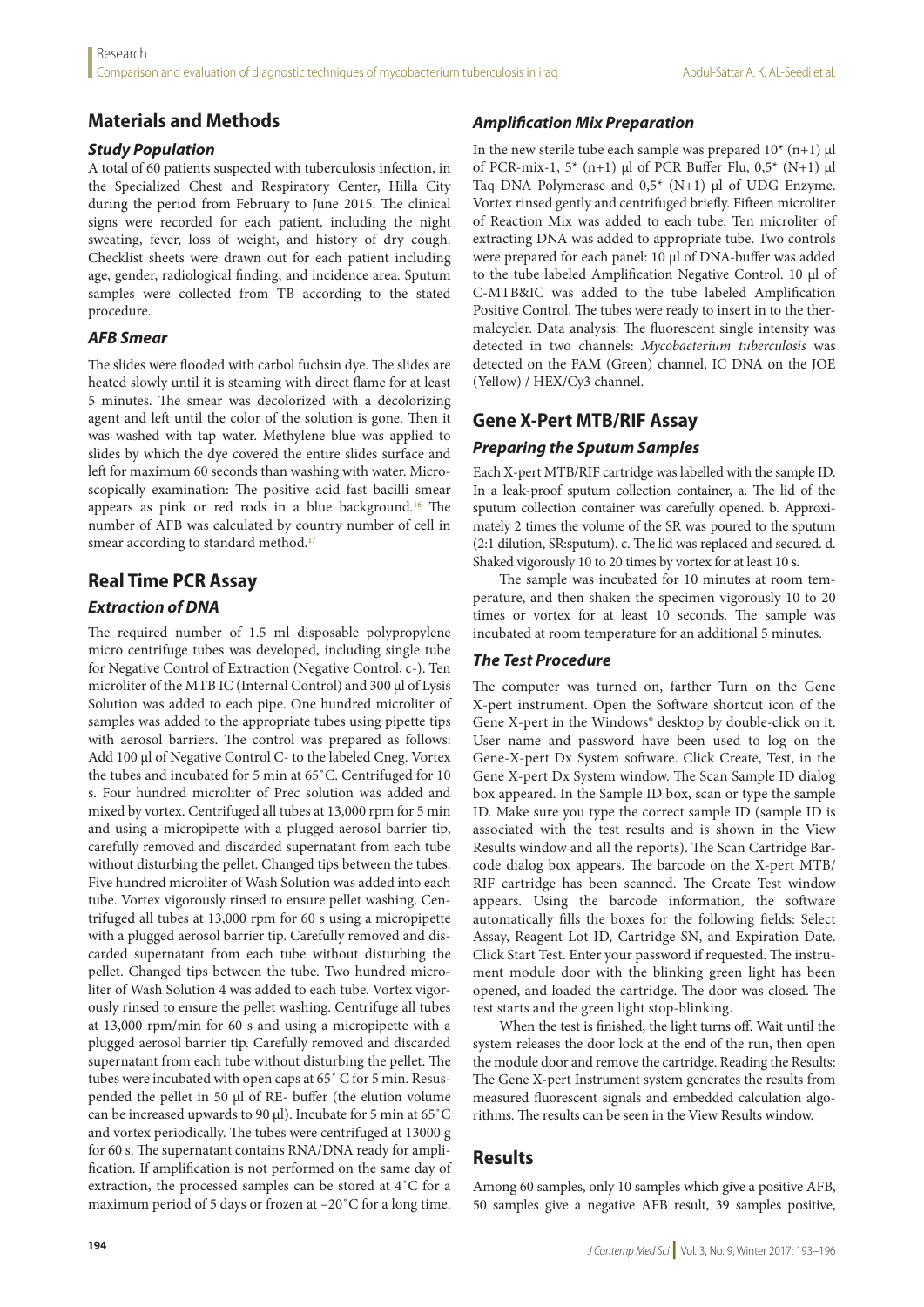| Table 1. Results of diagnostic techniques for TB |                         |                                 |              |                       |     |                    |
|--------------------------------------------------|-------------------------|---------------------------------|--------------|-----------------------|-----|--------------------|
|                                                  | <b>No. of patients</b>  |                                 |              |                       |     |                    |
| <b>Test</b>                                      | True<br><b>Positive</b> | <b>False</b><br><b>Negative</b> | <b>Total</b> | <b>Sensitivity</b>    |     | <b>Specificity</b> |
|                                                  |                         |                                 |              |                       |     |                    |
| <b>AFR</b>                                       |                         | 10 (16.7%) 50 (83.3%)           | 60           | 16.6%                 |     | 100%               |
| Real-time<br>PCR                                 | 39 (65%) 21 (35%)       |                                 | 60           | $AFB + VP$ $AFB - VP$ |     | 100%               |
|                                                  |                         |                                 |              | 100%                  | 58% |                    |
| Gene                                             |                         |                                 |              | $AFB + VP$ $AFB - VP$ |     | 100%               |
| X-Pert                                           | 43 (71.7%)              | 17(28.3%)                       | 60           | 100%                  | 66% |                    |

The chi-square statistic is 43.2658. The p-value is < 0.00001. The result is significant at p < 0.005.

21 samples negative results for Real-Time PCR, 43 samples positive, 17 negative results for Gene X-pert respectively as shows in **Table-1**.

#### **Discussion**

Gene X-pert MTB/RIF technique, Real-Time PCR recording the high sensitivity for AFB positive (100%) for both, for AFB negative (66%, and 58%) respectively, AFB sensitivity was (16.6%), and the specificity was (100%) as shown in Table 1. The sensitivity of real-time PCR and X-pert MTB/RIF are given similar results with smears positive, but it is low in real-time technique for smears negative. These are matching with Armand et al., $18$  who suggested that both methods were highly specific and exhibited excellent sensitivity (100%) with smear-positive specimens, but does not match in the sensitivity of the X-pert MTB/RIF test with the smear-negative specimens were more reduced than that of the real-time PCR assay (48 versus 69%, P < 0.005).

American Thoracic Society Workshop,<sup>19</sup> who estimated that the Gene X-pert assay was introduced lately. Its advantage lies in higher sensitivity and specificity for the diagnosis of TB, together with the detection of drug resistance, and in smear-positive specimens. The sensitivity and specificity of PCR are in the range 90–100%, with a positive prognostic value of > 95%, whereas in smear-negative specimens, the sensitivity of PCR was reduced to < 50%.

Our study found that the sensitivity of Gene X-pert for AFB smear- negative was (66%). These results agreed with the work reported by Zeka et al., $^{20}$  who suggested that the X-pert MTB/RIF assay have reported test sensitivities of 57 to 76.9% in cases of smear-negative.

In our study, real-time PCR has a second value of sensitivity (69%) for smear negative after the Gene X-pert. These results were in accordance with those results reported by Raviglion, $^{21}$  who proposed that the real-time PCR assay with internal control achieved a sensitivity of 96.2 % and specificity of 99.2%. Templeton et al., $22$  explains that internal control reaction has been included to determine the robustness of the PCR resulting by monitoring the nucleic acid extraction as well as the presence of inhibitors.

Rajpal et al.,<sup>23</sup> stated that direct microscopy may give negative results if the number of AFB less than 5000 bacilli/ml, consistently positive specimens would have to contain 105 bacilli per ml varying with the extent of the wound or the presence citations. The scanty or numerous AFB smear test, which differs according to the number of bacilli in microscopy filed.

In our study, the sensitivity for the diagnosis of *M. tuberculosis* of Gene X-pert and real-time PCR higher than AFB because the Gene X-pert and real-time PCR depends on diagnosis on DNA amplification and have ability to detect less than 10 of acid fast bacilli per ml in a sputum sample while AFB smear depending on the ability of *M. tuberculosis* to take stain and, may give a negative result if there few number of acid fast bacilli less than 5000 bacilli per ml in the field.

#### **Conclusions**

The comparison between advance technique (Gene X-pert and Real time PCR) and classical technique (AFB) for the diagnosis of MTB, show that genetic technique is the best with high sensitivity, and specificity.

#### **Consent**

All authors declare that written informed consent was obtained from the patients for publication of this research article.

## **Competing Interests**

Authors have declared that no competing interests exist.

#### **References**

- 1. Shah NS, Wright A, Bai GH. World wide emergence of extensively drugresistant tuberculosis. Emerg Infect Dis. 2007;13: pp. 380–387.
- 2. WHO. Pathways to better diagnostics for tuberculosis: a blueprint for the development of TB diagnostics. Geneva No. 121, 2010.
- 3. Kumar V, Robbins SL. Robbins Basic Pathology. 8th Edn., Saunders/Elsevier, Philadelphia. ISBN:10: 2007; pp: 946.
- 4. WHO. The Stop TB Strategy, case reports, treatment outcomes and estimates of TB burden. Global tuberculosis control: epidemiology, strategy, financing. 2009; pp. 187–300.
- 5. Gagneux S. Host pathogen coevolution in human tuberculosis. Phil Trans R Soc B. 2012;367:850–859.
- 6. Reddy JR, Kwang J, Lechtenberg KF, Khan NC, Prasad RB, chengappa MM. An immunochromatographic serological assay for the diagnosis of Mycobacterium tuberculosis. Comp Immunol Microbiol Infect Dis. 2002;25:21–7.
- 7. Shiloh MU, Champion PA. To catch a killer: What can mycobacterium models teach us about *Mycobacterium tuberculosis* pathogenesis?. Curr Opin Microbiol. 2010;13:86–92.
- 8. Ramaswamy S, Musser JM, Molecular genetic basis of antimicrobial agent resistance in *Mycobacterium tuberculosis*: update. Tuber. Lung Dis. 1998;79:3–29.
- 9. CDC. Centers for Disease Conterol and Prevention (2013): Tuberculosis. Department of health and families, Northern Territory Government.
- 10. Hajia M, Rahbar M, Alkhani Y. Efficiency of PCR method for screening pulmonary tuberculosis patients under DOTs protocol therapy. Iranian J Public Health. 2005;34:9–13.
- 11. Sales ML, Fonseca, AA, Orzil Alencar AP, Silva MR, Issa MA, Filho PMS, et al. Validation of a real-time PCR assay for the molecular identification of *Mycobacterium tuberculosis*. Braz J Microbiol. 2014;45:1363–1369.
- 12. Blakemore R, Story E, Helb D, Kop J, Banada P, Owens MR, et al. Evaluation of the analytical performance of the Xpert MTB/RIF assay. J Clin Microbiol. 2010;48:2495–2501.
- 13. Boehme CC, et al. Rapid molecular detection of tuberculosis and rifampin resistance. N Engl J Med. 2010;363:1005–1015.
- 14. World Health Organization (WHO): Stop TB Partnership Retrieved on October 2016.